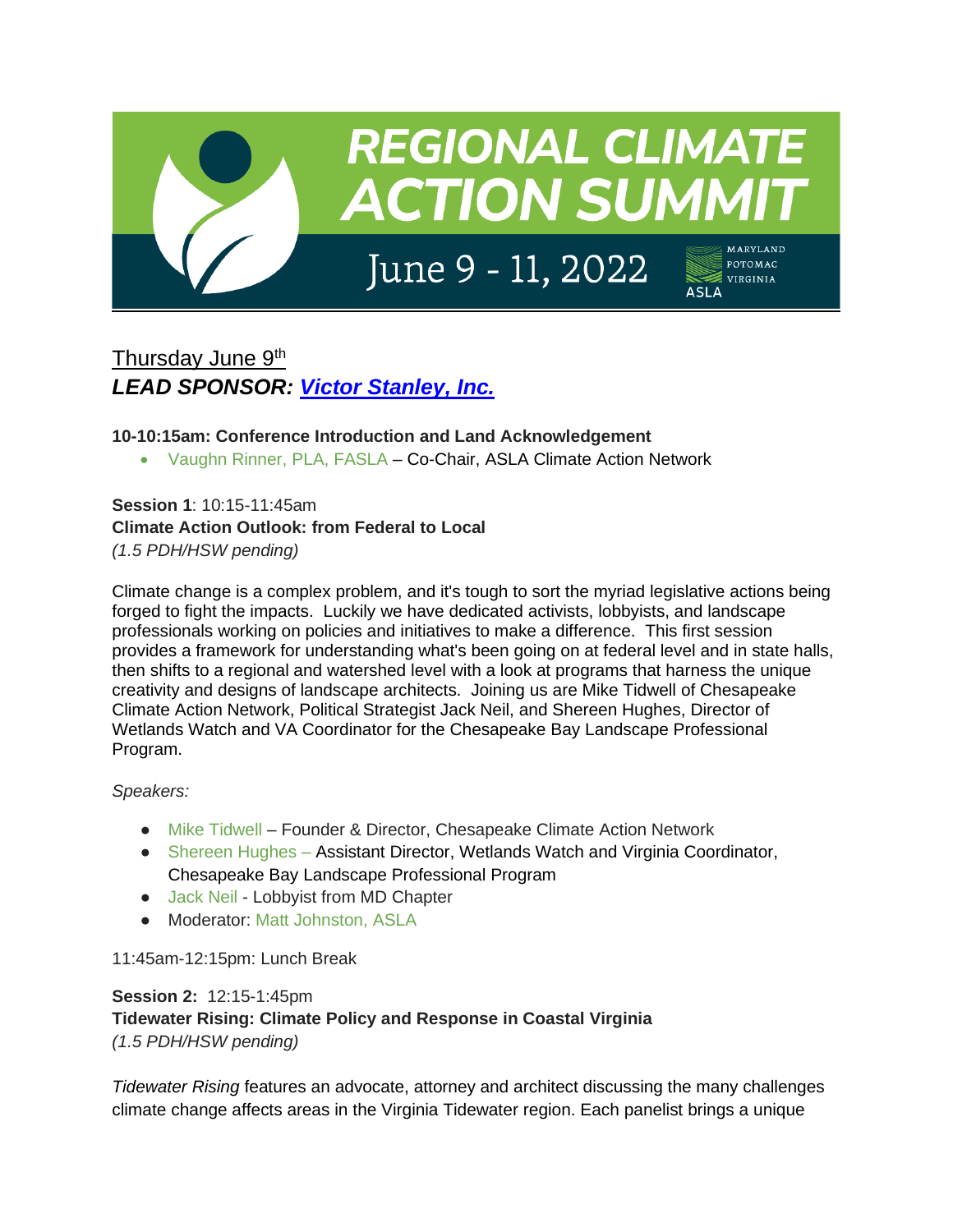view of the challenges Virginians in this area face when considering storm surge, 'nuisance flooding', infrastructural improvements and how to manage the sometimes-competing priorities of stormwater management, ADA access and tree preservation.

*Speakers:* 

- Lewie Lawrence Executive Director, Middle Peninsula Planning District Commission
- Elizabeth Andrews Director, Virginia Coastal Policy Center, College of William & Mary
- Jean K. Sleeman, AIA University Architect, Old Dominion University
- Moderator: Jennifer Horn, ASLA

1:45-2pm: Break, sponsored by **[Ernst Seed](https://www.ernstseed.com/)**

**Session 3:** 2:00-3:30pm

**Forests and Flood Reduction** *(1.5 PDH/HSW pending) Session Sponsor: [TreeDiaper](https://www.treediaper.com/)*

This session will cover multiple aspects of forest management for water resources. It will first cover fundamentals of forest hydrology, including how forested landscapes store water via soil infiltration and depressional storage and then lose water through evapotranspiration. From this background, the session will then present research focused on forest management to increase water supply to groundwater aquifers and surface water bodies. The remaining time will be spent detailing research aimed at how forests can also be conserved and managed in urban landscapes to reduce flooding. Research will be presented that quantifies flood reduction functions (storage and evapotranspiration) using remotely sensed data, and then discuss the next steps underway to incorporate those functions within stormwater model applications.

*Speaker:* 

- Daniel McLaughlin Virginia Tech
- Moderator: PJ Scully, ASLA

3:30-3:45pm Closing announcements

## Friday, June 10<sup>th</sup> *LEAD SPONSOR: [Forms by Federated](https://www.formsbyfederated.com/)*

## **10-10:15am: Conference Day 2 Introduction and Presentation**

• Megan Barnes, ASLA – Program Manager for Research, Landscape Architecture Foundation

**Session 4:** 10:15-11:45am **Climate and Community: Equity in Response**  *(1.5 PDH/HSW pending)*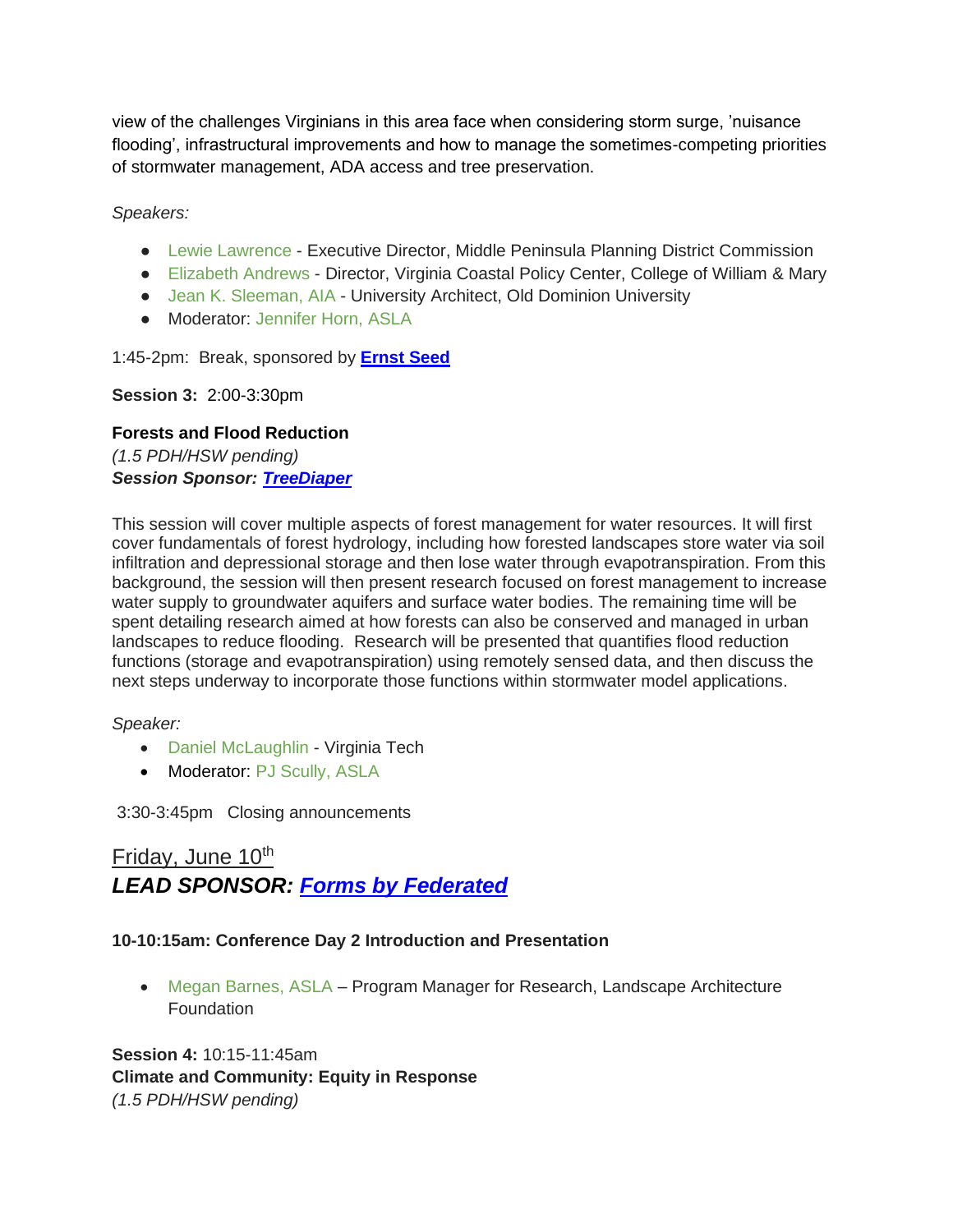### *Session Sponsor: [Wetland Studies and Solutions, Inc.](https://www.wetlands.com/)*

In this session, we will go through 3 projects in the Baltimore - Washington area. First, in the Westport Community, we will look at how using equitable design has revived a lost neighborhood park. We will see how thoughtful community design has helped mitigate climate change by reducing the urban heat island. In Canton, we will look at how a Master Plan is working to enhance the well-used existing park space to increase its resiliency for long-term use and provide new programming and amenities for the city. Finally, we will explore how working collaboratively in the redesign process, Anacostia High School, DCPS, the University of the District of Columbia (UDC), and the District of Columbia Department of Energy and the Environment (DOEE) are partnering to improve the educational outcomes at Anacostia High School, including increasing the pipeline of diverse transformative urban leaders in Ward 8. DOEE and UDC will support the Civil (and Environmental) Engineering and Public Advocacy pathways that Anacostia High School is deploying to prepare students for high-demand careers. The efforts and resources of DOEE and UDC will buttress Anacostia High School's implementation of a project-based learning approach that makes connections across courses and allows students to apply their learning to real-life topics in their communities and environment.

#### *Speakers:*

- Joe Ignatius, ASLA Associate Landscape Architect, Floura Teeter
- Zolna Russell, ASLA Landscape Architect, Floura Teeter
- Harris Trobman, ASLA University of District of Columbia
- Katherine Antos Senior Policy Advisor, DC DOEE
- Moderator: Joe Ignatius, ASLA

### 11:45am-12:15pm: Lunch Break

## **Session 5:** 12:15 - 1:45pm **Policy in Action: Public Sector Climate Change Response** *(1.5 PDH/HSW pending)*

This session will go through 3 examples of public policy put into action as a response to climate change. First, we will discuss the delivery of Prince George's Draft Climate Action Plan through sustained and inclusive efforts of a broad and diverse set of stakeholders that represent a proposed roadmap for practical actions to achieve long-term goals. Second, we will discuss The Department of Energy and Environment's (DOEE) Keep Cool DC, the District of Columbia's heat adaptation plan. Extreme heat is a dangerous hazard that can pose serious health risks to people. Heat can also cause significant infrastructure and economic challenges. With temperatures projected to increase and heat waves expected to occur more frequently and severely, it is critical for the District of Columbia to continue to take action to both reduce the drivers of increasing temperatures while protecting residents and building community resilience. Hear how community and stakeholder engagement shaped the forthcoming Keep Cool DC and learn more about the ways that District government is cooling down the city and keeping residents safe. And lastly, in the City of Alexandria, we will see how sustainability is taking place through planning, implementation and its impact on the community. We look across city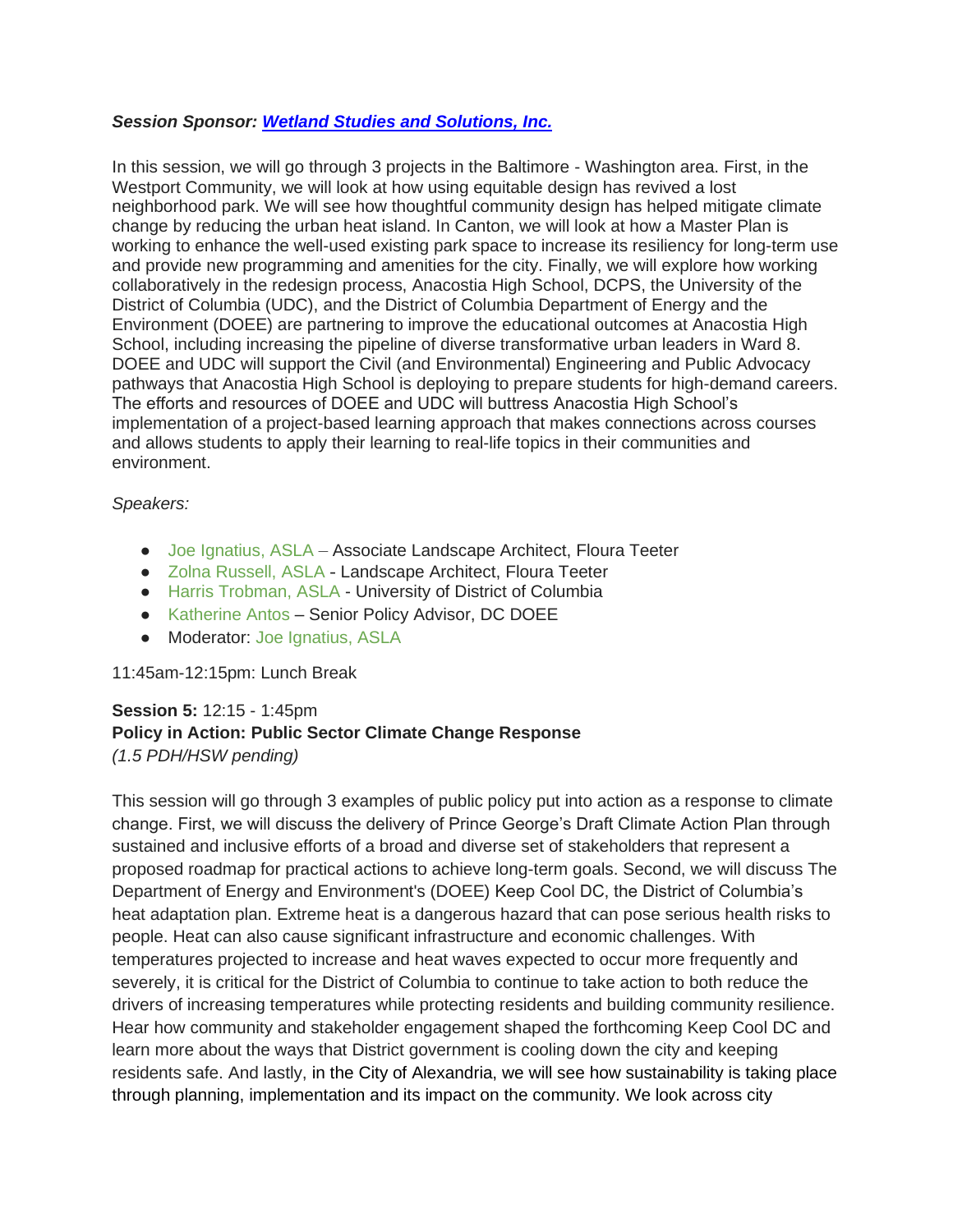departments to implement the Environmental Action Plan 2040, coordinate, and suggest environmental efforts in other city-wide strategic plans to provide strategic input for large new construction development projects and schools.

*Speakers:* 

- Mary Abe, Sustainability Division, Prince George's County Dept. of the Environment
- Erin Garnass-Holmes Climate Program Analyst, DC DOEE
- Ellen Eggerton, PE Sustainability Coordinator, City of Alexandria
- Moderator: PJ Scully, ASLA

1:45-2pm: Break

**Session 6**: 2pm to 3:30pm **Project Showcase: Design for Mitigation and Adaptation** *(1.5 PDH/HSW pending)*

*Projects & Speakers:* 

- Projects: The Yards West (DC); West Hyattsville MD Sector Plan; Shockoe Bottom Small Area Plan (VA); Ningbo Hi Tech Waterfront Park (China) - Ryan Bouma, AECOM
- Ellicott City Flood Mitigation Mater Plan Tom McGilloway, Mahan Rykiel
- Tides Inn Carlin Tacey, RLA, Waterstreet Studio
- Regenerative Stream Conveyance Ellie Chetelat, Student ASLA, Underwood and **Associates**
- Moderator: Deni Ruggeri Executive Director, EDRA; Assistant Professor, University of Maryland

3:30 to 3:45pm Closing remarks & announcements

## **SITE TOURS**

## **Saturday, June 11th**

10:00 am to 12:00 pm – Tours *(2.0 PDH/HSW pending)* 12:00 pm to 1:00 pm - Lunch

## *Site Tour: Baltimore, MD*

Project: Reimagine Middle Branch

Tour Leaders: Chris Streb, PE, Biohabitats and Megan Born, RLA, ASLA, James Corner Field Operations

*Reimagine Middle Branch is a community-driven initiative to reconnect South Baltimore to its waterfront. A collaboration between South Baltimore Gateway Partnership, the City of Baltimore, and Parks and People Foundation, the plan is being led by James Corner Field Operations, with support from a locally-based multi-disciplinary consultant team. The plan seeks to build a network of places and spaces that support health, vitality, and future investments across the Middle*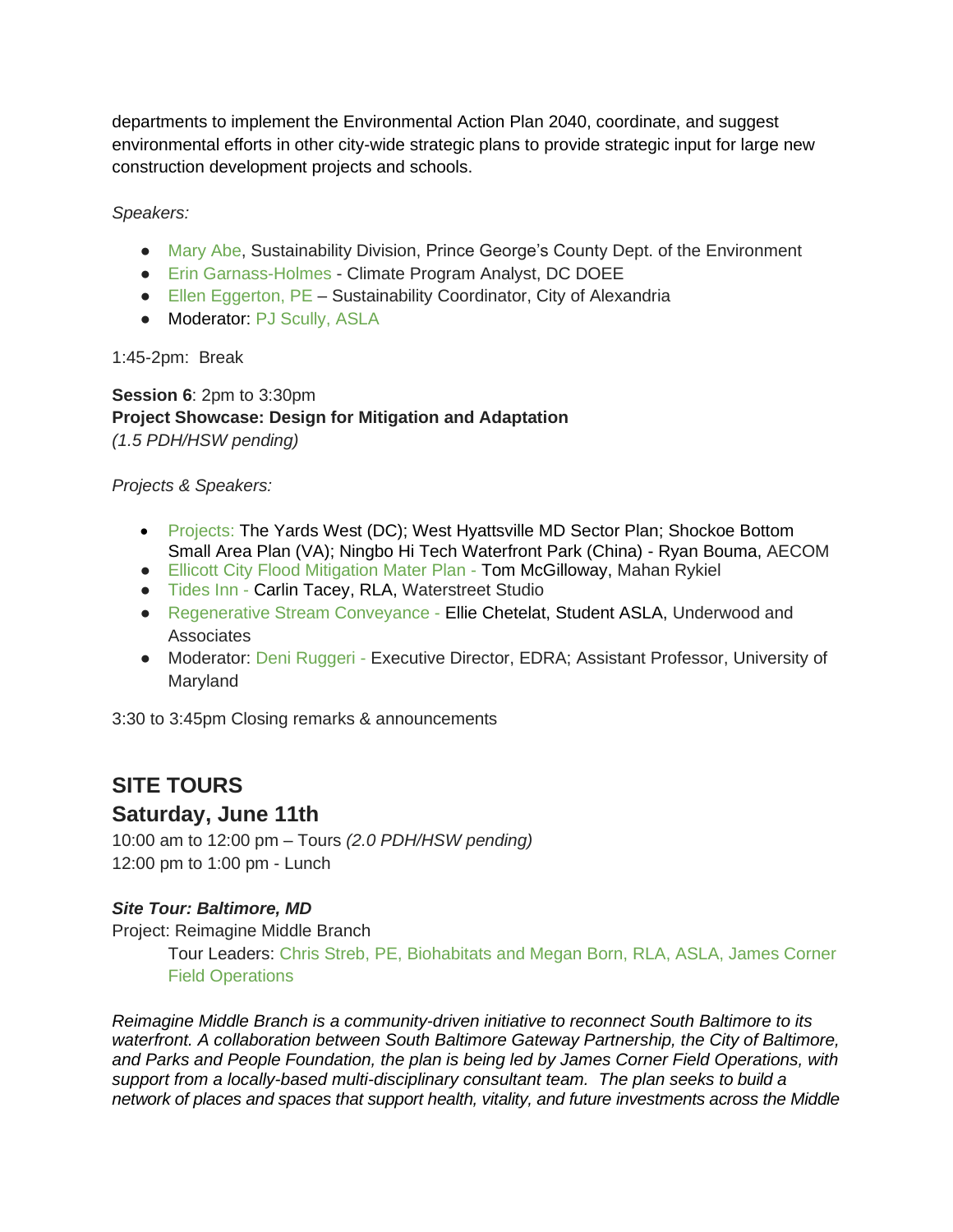*Branch "park-shed" and its adjacent communities. The plan focuses outcomes within three 'Equity Frameworks': Restore and Connect the Shoreline, Transform Barriers into Connections, and Support Communities with Parks and Programs. More information can be found at [www.reimaginemb.com](about:blank)*

*Members of the design and client teams will lead a tour of portions of the 11-mile long project site. The tour will begin at the mouth of the Patapsco River and extend around the Middle Branch shoreline to Middle Branch Park, during the walk the team will share insights on the long-term design vision and roadmap to realization.*

### *Site Tour: Alexandria, VA*

Project: Alexandria Waterfront Flood Mitigation and Windmill Hill Park Tour Leaders: Matthew Landes, ASLA and Beth Znidersic, ASLA, City of Alexandria

*City staff from the Departments of Parks, Recreation, and Cultural Activities and the Department of Project Implementation will offer a guided walking tour of the recently renovated Windmill Hill Park and associated living shoreline and then proceed with a walking tour of the City's Waterfront Flood Mitigation project area for the upcoming Waterfront Flood Mitigation Project. Staff will discuss some of the challenges and opportunities experienced in each project and specific considerations and policies for these and other City projects that designers and policy makers face in relationship to: civic engagement, the City's landscape guidelines, compliance with stormwater quality and quantity requirements, accessibility, and balancing competing demands and interests within a project's budget constraints. Staff will also discuss alternative project delivery methods considered for the Waterfront Flood Mitigation project and why a Progressive Design-Build delivery was ultimately selected.*

*Meeting location: The tour group will meet at the southern end of Windmill Hill Park to start the tour, walk the project area of the park and living shoreline, and then walk north along the Potomac River towards Waterfront Park.*

### *Site Tour: Norfolk, VA*

Project: Ohio Creek Watershed

Tour Leader: Selo Qejvani, PE, Senior Design Construction Manager for Dept. of Public Works, City of Norfolk

*The highlights of the approximately \$112M federal grant flood risk management project are:*

- *About 7000LF of Earthen Berms*
- *About 1000LF of Floodwall*
- *4200LF of Living Shoreline*
- *Haynes Creek Tide Gate*
- *Haynes Creek and Ballentine Stormwater Pump Stations*
- *Community Fishing Pier*
- *Grandy Village Resilience Park*
- *Tidal Wetlands creation*
- *Relocation and Elevation of Kimball Terrace*